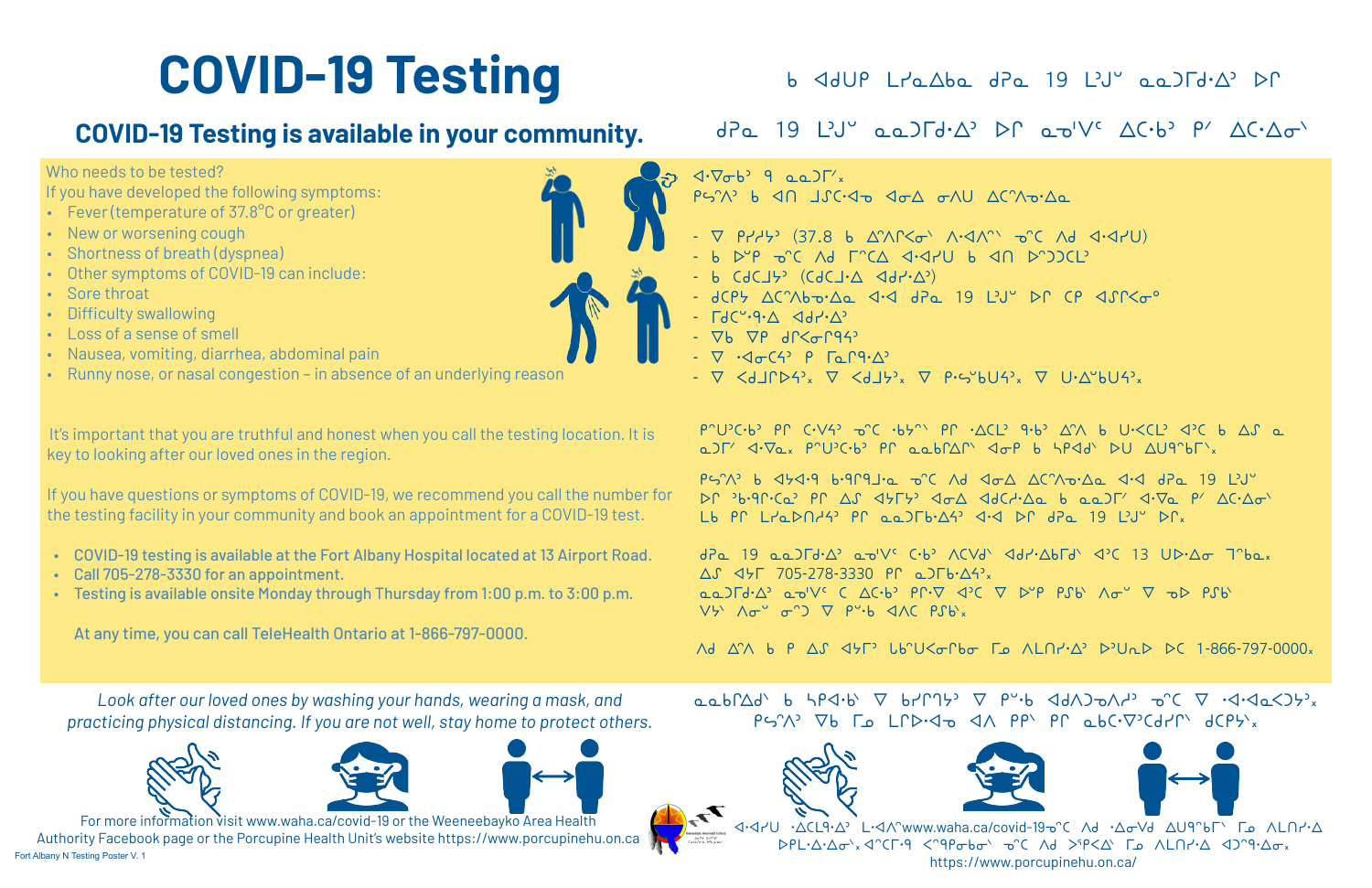#### $b$   $\triangleleft$ dup Lra $\triangle$ ba dpa 19 Lu $\triangleleft$  aa) $\Gamma$ d $\triangleleft$   $\triangleleft$   $\triangleright$

## **COVID-19 Testing in available in your community.**

#### Who needs to be tested?

If you have developed the following symptoms:

- Fever (temperature of  $37.8^{\circ}$ C or greater)
- New or worsening cough
- Shortness of breath (dyspnea)
- Other symptoms of COVID-19 can include:
- Sore throat
- • Difficulty swallowing
- • Loss of a sense of smell
- Nausea, vomiting, diarrhea, abdominal pain
- • Runny nose, or nasal congestion in absence of an underlying reason

- • COVID-19 testing is available at the Attawapiskat hospital located 972 Riverside East
- • Call 705-997-2150 for an appointment.
- Testing is available onsite from Monday through Thursday from 1:00 p.m. to 3:00 p.m.

It's important that you are truthful and honest when you call the testing location. It is key to looking after our loved ones in the region.

Attawapiskat N Testing Poster V. 1 For more information visit www.waha.ca/covid-19 or the Weeneebayko Area Health Authority Facebook page or the Porcupine Health Unit's website https://www.porcupinehu.on.ca



# $\alpha \alpha b \Delta d$  b  $\beta$ 9.6  $\nabla$   $\alpha b$  $\gamma$ 9.7  $\nabla$   $\rho$ .6  $\beta$  $\Delta d$





If you have questions or symptoms of COVID-19, we recommend you call the number for the testing facility in your community and book an appointment for a COVID-19 test.

At any time, you can call TeleHealth Ontario at 1-866-797-0000.

*Look after our loved ones by washing your hands, wearing a mask, and practicing physical distancing. If you are not well, stay home to protect others.*







A-4HU . ACL9. A' L. ANC www.waha.ca/covid-19 or Ad . Advd AU9rbr Lo ALNY. A DPL·Δ·Δσ'x <1°CΓ·9 <29Pσbσ' το ΛΔ >9P<Δ' Γο ΛΕΠΗ·Δ <10°9·Δσχ https://www.porcupinehu.on.ca/

### $dPa$  19  $LJ^{\circ}$  aa) $Td^{\circ}\Delta^{\circ}$  bf ao' $V^{\circ}$   $\Delta$ ( $\cdot b^{\circ}$   $\rho^{\circ}$   $\Delta$ ( $\cdot\Delta\sigma^{\circ}$

 $PS^2N$  b <1 J $SC$ <do <do $\triangle$  onU  $\triangle C^2\wedge^6\triangle$ 

- $\nabla$   $P Y^2 Y^3$  (37.8 b  $\triangle Y \triangle Y^3 \triangle Y^4 \triangle Y^3$  and  $\triangle Y \triangle Y^4$ )
- $-$  6  $D^{\circ}P$   $D^{\circ}C$  Ad  $\Gamma^{\circ}CA$   $\triangleleft\neg\bot$  6  $\triangleleft\cap$   $D^{\circ}DCC$
- $-$  P C9CTA, (C9CT·V <194.V<sub>2</sub>)
- JCP5 ACMbo. Aa d-d d-a 19 L'J DP CP dJP<o0
- $\Gamma dC^{\vee} \cdot 9 \cdot \triangle \triangle \triangle dP \cdot \triangle^2$
- $\nabla \cdot 3\sigma G$ <sup>2</sup>  $\rho$   $\Gamma_2 \Gamma 9 \cdot \Delta^3$
- $\nabla$   $\langle$ dJ $\Gamma$  $\rangle$ 4',  $\nabla$   $\langle$ dJ $\rangle$ ,  $\nabla$   $\rho$ · $\varsigma$  $\langle$ bU4',  $\nabla$  U· $\Delta$  $\langle$ bU4',

 $P^{\circ}U^{\circ}C\cdot b$ <sup>2</sup>  $PP^{\circ}C\cdot bZ^{\circ}$   $Q^{\circ}C\cdot bZ^{\circ}$   $Q^{\circ}C\cdot bZ^{\circ}$   $Q^{\circ}C\cdot bZ^{\circ}$   $Q^{\circ}C\cdot bZ^{\circ}$   $Q^{\circ}C\cdot bZ^{\circ}$   $Q^{\circ}C\cdot bZ^{\circ}$  $\langle 1-\nabla_{\alpha}x P^{\alpha}U^{3}C\cdot b^{3}P\cap\alpha\alpha b\Gamma\Delta\Gamma^{\vee}\langle 1-\nabla_{\alpha}P b A^{3}P^{\dagger}\rangle\langle 1-\nabla_{\alpha}X P^{\dagger}\rangle\langle 1-\nabla_{\alpha}X P^{\dagger}\rangle\langle 1-\nabla_{\alpha}X P^{\dagger}\rangle\langle 1-\nabla_{\alpha}X P^{\dagger}\rangle\langle 1-\nabla_{\alpha}X P^{\dagger}\rangle\langle 1-\nabla_{\alpha}X P^{\dagger}\rangle\langle 1-\nabla_{\alpha}X P^{\dagger}\rangle\langle 1-\nabla$ 

 $PS'N$  b  $454.9$  b.9 $P9J \cdot a$  or Ad  $4\sigma\Delta$   $\Delta$ cho $\Delta a$   $4.4$  dPa 19 LV DP  $L \sim \sim 19$  PC aa) $\Gamma b \cdot \Delta 4$  did at  $\Delta P$  did  $19$   $L \cdot 19$  br,

 $dPa$  19 aa) $Td^a$  avvector (1)  $dA^a$ (1)  $dA^b$  $7^{\circ}$ ba $^{\circ}$ x  $\Delta$  $\mathcal{S}$   $\Delta$  $\mathcal{F}$  705-997-2150 Pr aa) $\Gamma$ b· $\Delta$  $\mathcal{F}$ <sub>x</sub>  $V$ }  $\Lambda \sigma^{\circ} \sigma^{\circ}$   $\nabla P^{\circ} \cdot b$   $\Delta \Lambda C P \cdot b \cdot x$ 

 $\langle \cdot \nabla \sigma b \cdot \varphi \rangle$  and  $\langle \cdot \nabla \sigma b \cdot \varphi \rangle = \langle \cdot \rangle$ 



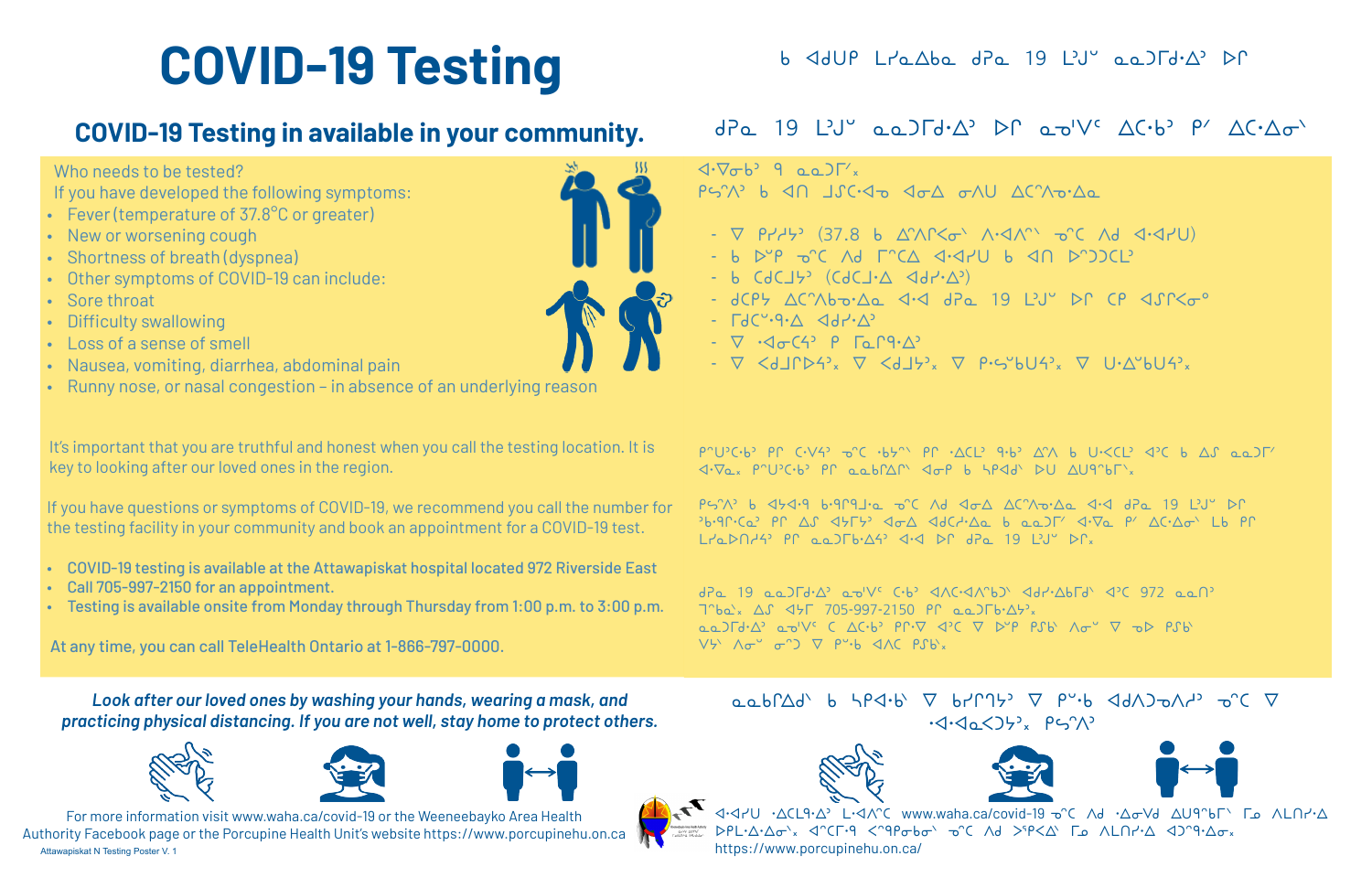## **COVID-19 Testing in available in your community.**

Who needs to be tested?

If you have developed the following symptoms:

- Fever (temperature of 37.8°C or greater)
- • New or worsening cough
- Shortness of breath (dyspnea)
- Other symptoms of COVID-19 can include:
- Sore throat
- • Difficulty swallowing
- Loss of a sense of smell
- Nausea, vomiting, diarrhea, abdominal pain
- Runny nose, or nasal congestion in absence of an underlying reason

It's important that you are truthful and honest when you call the testing location. It is key to looking after our loved ones in the region.

Moosonee L Testing Poster V. 1 For more information visit www.waha.ca/covid-19 or the Weeneebayko Area Health Authority Facebook page or the Porcupine Health Unit's website https://www.porcupinehu.on.ca

### $\sqrt{1-\sqrt{C}}$   $\sqrt{9}$   $\sqrt{2-\sqrt{C}}$

- 
- 
- 
- 
- $\Gamma dC$   $\rightarrow$   $\Gamma$   $\rightarrow$   $\Gamma$   $\rightarrow$   $\Gamma$
- $\nabla b$   $\nabla P$   $d\Gamma < \Gamma$ 94 $\Omega$
- $\nabla \cdot 2 C$
- 

 $P55/2$  b  $454.9$   $P191.4c$   $D5C$   $Ad$   $4c\Delta$   $AC5/2$ "b.9r.CC" Pr AS <1554 <16A <16C1.Ac b aa)FC <1.7c PC AC.Ac" Lb Pr  $L7LP\Omega74$ <sup>a</sup> PP aa) $Tb \cdot \Delta4$ a d $\Delta P$  d $Pa$  19 Laus DP<sub>x</sub>

If you have questions or symptoms of COVID-19, we recommend you call the number for the testing facility in your community and book an appointment for a COVID-19 test.

- Moosonee COVID-19 Assessment Centre is located at the Health Centre (5 Percy's Way).
- • Call 705-336-2341 for an appointment.
- Testing is available onsite Monday, Wednesday and Thursday from 1:00 to 4:00 p.m.

At any time, you can call TeleHealth Ontario at 1-866-797-0000.

*Look after our loved ones by washing your hands, wearing a mask, and practicing physical distancing. If you are not well, stay home to protect others.*







PS: A SA JSC. JO JSC. JO AND AC'AO'AC  $\nabla P Y Y^2 (37.8 b \Delta^4 \Lambda^2 \zeta^{-6} \Lambda^4 \Delta^4 b \partial^4 \zeta^{-1} \zeta)$  $-$  6  $\triangleright$   $\triangleright$   $\triangleright$   $\triangleright$   $\triangleleft$   $\triangleleft$   $\triangleright$   $\triangleleft$   $\triangleleft$   $\triangleright$   $\triangleleft$   $\triangleright$   $\triangleleft$   $\triangleright$   $\triangleleft$   $\triangleright$   $\triangleleft$   $\triangleright$   $\triangleleft$   $\triangleright$   $\triangleleft$   $\triangleright$   $\triangleleft$   $\triangleright$   $\triangleleft$   $\triangleright$   $\triangleleft$   $\triangleright$   $\triangleleft$   $\triangleright$   $\triangleleft$   $\triangleright$   $\triangleleft$   $-$  P C9C  $17e$  (C9C  $1.7$   $491.7e$ ) - JCPY ACYAbo. Ac 4.4 JPa 19 Leus DP CP 4SP<cº - V <dJCD4ex V <dJ5ex V P.SSbU4ex V U.ASbU4ex  $P^tU^cC^t$   $P \cap C^tVA^c$   $D^tC$   $B^tV^b$   $P \cap C^tA C^c$   $Q^tB^c$   $\Delta^tA$   $B \cup C^tC^c$   $Q^cC$   $B \Delta C$   $\Delta C$   $\Delta D \Gamma^c$  $\sqrt{1-\sqrt{2}}$   $\sqrt{1-\sqrt{2}}$   $\sqrt{1-\sqrt{2}}$   $\sqrt{2-\sqrt{2}}$   $\sqrt{2-\sqrt{2}}$   $\sqrt{2-\sqrt{2}}$   $\sqrt{2-\sqrt{2}}$   $\sqrt{2-\sqrt{2}}$   $\sqrt{2-\sqrt{2}}$   $\sqrt{2-\sqrt{2}}$   $\sqrt{2-\sqrt{2}}$   $\sqrt{2-\sqrt{2}}$   $\sqrt{2-\sqrt{2}}$   $\sqrt{2-\sqrt{2}}$   $\sqrt{2-\sqrt{2}}$   $\sqrt{2-\sqrt{2}}$   $\sqrt{2-\sqrt{2}}$   $\sqrt{2-\sqrt{2}}$   $\sqrt{2$ JAC<sup>6</sup> dPc 19 CCDFd<sup>.</sup>AbF<sup>6</sup> VdCc VS AS C.b<sup>6</sup> FJ ALNI<sup>.</sup>AbFd<sup>6</sup> 5 A<sup>2</sup>H 765x AS 45F 705-336-2341 PP cc)F6.A52x CCJFd. A C-SVL C AC.ba PP.V 4aC V DSP PSbb V AAC.4b SC V SD PSbb  $V5^6$   $\Lambda$ c<sup>s</sup>  $\neg$   $D$   $\nabla$   $P5.6$   $\triangleleft$   $\Lambda$ C  $P5b^6$ <sub>x</sub> 

 Vb L LLD. JA PP PL CPC. AGLLP 9CP7.





<d-VU . ΔCL9.Δ C L.<d/A C www.waha.ca/covid-19 - δ Λ Δ . Δ - Δ - Δ Δ Δ Δ Δ Δ Δ - Δ - Δ - Δ Δ Δ Δ Δ Δ Δ Δ Δ Δ Δ ΛLΠΗΔ DPL.Δ.ΔCbx d'CL.9 <'9PCbCb d'C Ad >AP<Δb Γ ALΠΗΔ https://www.porcupinehu.on.ca/





#### $dPa$  19  $L^dJ^d$  aa) $Td^dR^e$  bf answe AC.be pc  $\Delta C \cdot \Delta \tau^b$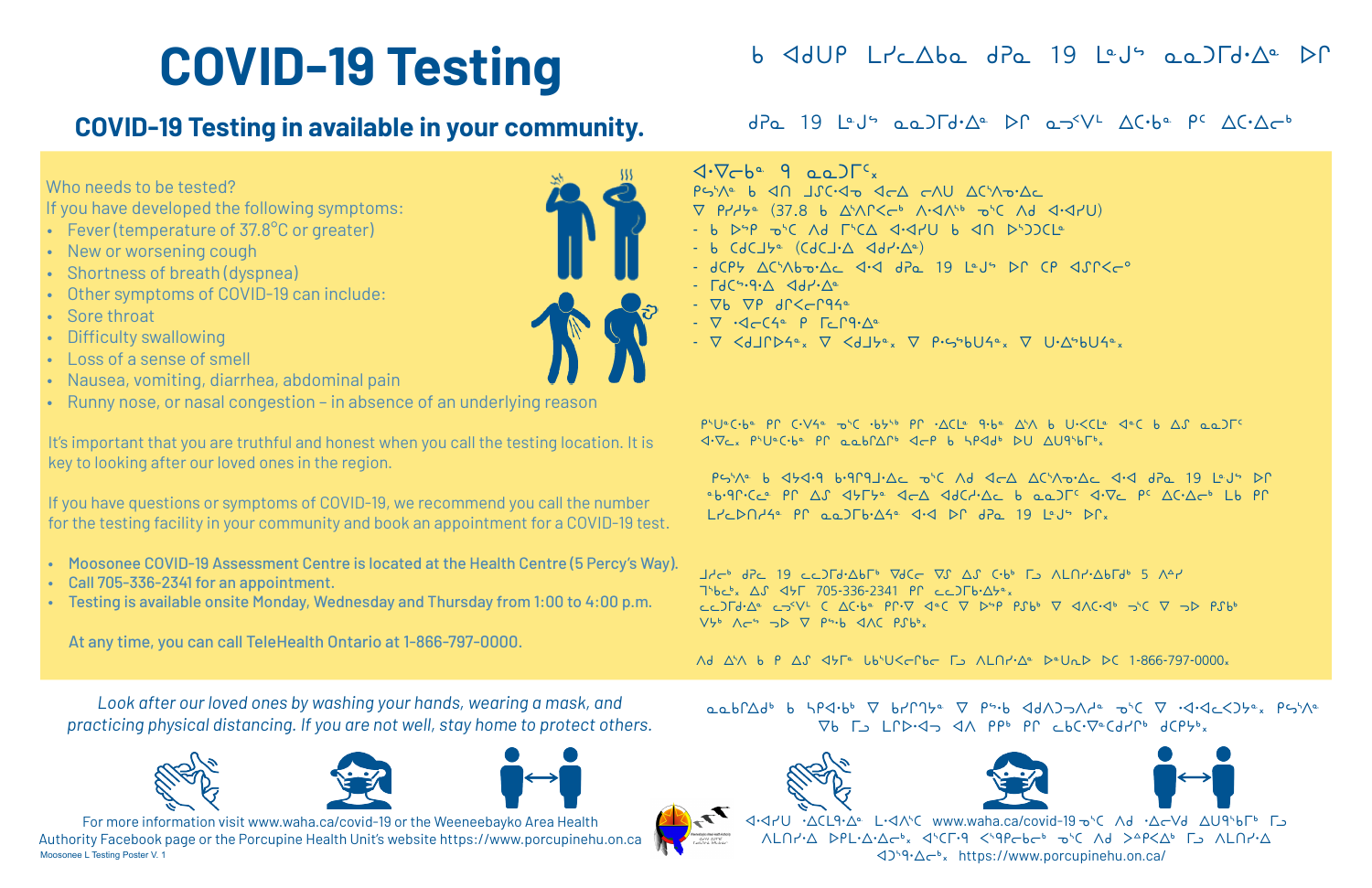### $b$   $\triangleleft$ dup Lra $\triangle$ ba dpa 19 Lu' aa) $\Gamma$ d. $\triangleleft$ ' Dr

## **COVID-19 Testing in available in your community.**

Who needs to be tested?

If you have developed the following symptoms:

- Fever (temperature of 37.8°C or greater)
- New or worsening cough
- Shortness of breath (dyspnea)
- • Other symptoms of COVID-19 can include:
- Sore throat
- Difficulty swallowing
- • Loss of a sense of smell
- Nausea, vomiting, diarrhea, abdominal pain
- Runny nose, or nasal congestion in absence of an underlying reason

It's important that you are truthful and honest when you call the testing location. It is key to looking after our loved ones in the region.

Pewanuk N Testing Poster V. 1 For more information visit www.waha.ca/covid-19 or the Weeneebayko Area Health Authority Facebook page or the Porcupine Health Unit's website https://www.porcupinehu.on.ca  $aab\Delta d$  b  $hQ_1b$   $\nabla$   $bHQ_2$   $\nabla$   $P^{\nu}b$   $d\Delta b$   $\Delta d^{\nu}$   $\sigma^{\nu}C$   $\nabla$   $\Delta d^{\nu}d\Delta b^{\nu}$  $PS'$ )  $\triangledown$ b  $\Gamma$   $\Omega$   $\Gamma$  $\triangleright$   $\triangleleft$   $\triangleright$   $\triangleleft$   $\wedge$   $PP'$   $PP'$   $\vartriangleleft$   $\mathsf{DC}$   $\cdot$   $\triangledown$   $\triangleleft$   $\triangleleft$   $\wedge$   $\vartriangleleft$   $\vee$   $\vee$   $\vee$   $\vee$   $\vee$   $\vee$   $\vee$   $\vee$   $\vee$   $\vee$   $\vee$   $\vee$   $\vee$   $\vee$   $\vee$   $\vee$   $\$ 





If you have questions or symptoms of COVID-19, we recommend you call the number for the testing facility in your community and book an appointment for a COVID-19 test.

 $\langle \cdot \nabla \sigma b \cdot \nabla \cdot \mathbf{Q} \cdot \mathbf{Q} \cdot \mathbf{Q} \cdot \nabla \cdot \mathbf{Q} \cdot \mathbf{Q} \cdot \mathbf{Q} \cdot \mathbf{Q} \cdot \mathbf{Q} \cdot \mathbf{Q} \cdot \mathbf{Q} \cdot \mathbf{Q} \cdot \mathbf{Q} \cdot \mathbf{Q} \cdot \mathbf{Q} \cdot \mathbf{Q} \cdot \mathbf{Q} \cdot \mathbf{Q} \cdot \mathbf{Q} \cdot \mathbf{Q} \cdot \mathbf{Q} \cdot \mathbf{Q} \cdot \mathbf{Q} \cdot \mathbf{Q} \cdot \mathbf{Q} \cdot \mathbf$ 

- 7 PYYY' (37.8 b A'ALSO' A.JA" O'C Ad J.JYU)
- 6 PP OC Ad FCA 4.47U 6 4N PODCL
- P  $C9C7A$ ,  $(C9C7\cdot\triangledown \triangleleft A1\cdot\triangledown)$
- JCP5 ACMbo. Aa d-d d-a 19 L'J" DP CP 4JP<00
- $\Gamma dC^{\vee} \cdot 9 \cdot \Delta$   $\Delta d\Gamma \cdot \Delta$
- $\nabla$ b  $\nabla$ P dr $\lt_{\sigma}$ r94'
- $\nabla$   $\cdot$ <dock  $\rho$   $\Gamma$   $\Omega$   $\Omega$  $\cdot$   $\Delta$   $\circ$
- $\nabla$  <dJrD4'x  $\nabla$  <dJ5'x  $\nabla$  P.S"bU4'x  $\nabla$  U.A"bU4'x

• Call the Porcupine Health Unit's branch in Moosonee 1-705-336-2294 x 326 8:30 a.m. to 12 p.m. and 1 p.m. to 4:30 p.m. Monday to Friday.

  $\sigma$  $\prec$ <sup>1</sup> $\times$   $\nabla$  $\cdot$ b $\sigma$ L  $\nabla$  $\sigma$   $\nabla$  $\alpha$   $\alpha$   $\delta$  $\Gamma$  $\triangleq$   $\Gamma$  $\wedge$   $\delta$   $\vdash$   $\forall$   $\alpha$   $\vdash$   $\forall$   $\alpha$   $\vdash$   $\forall$   $\alpha$   $\vdash$   $\forall$   $\alpha$   $\vdash$   $\forall$   $\alpha$   $\vdash$   $\forall$   $\alpha$   $\vdash$   $\forall$   $\alpha$   $\vdash$   $\forall$   $\alpha$   $\vdash$ 

 $PS'N$  b.9 $P9J \cdot \Delta q$  b  $45.40$  or  $M \Delta C' \wedge \Delta q$  b  $455$  PL dPa 19  $LJJ$   $dH \cdot \Delta$  P  $P \cdot 9$   $LJ$   $dH$   $dH$   $dH$   $dH$   $dH$   $dH$ aa)[db[d' o'C Da'C A'A 9 P aa)[b.A' DL dPa 19 <dd'.A' DP

 $\Delta$ ያ < 376-2294 ' $\Delta$  < 376 ALNY $\Delta$ brd < 370 Jdo 1-705-336-2294 Lb  $\nabla$   $\triangleleft \sigma^0$ 9 $\triangleleft \sigma^1$   $\triangleleft$   $\rho$ C $\angle \cdot \triangle^2$  326  $\sigma$  $\forall$   $\sigma^0$   $\alpha$   $\triangleleft \triangleleft \wedge$ C  $\sigma$   $\vee$   $\wedge$  $\sigma^2$   $\vee$   $\triangleleft \wedge$ C  $\nabla f \leq \nabla f \leq \nabla f \leq \nabla f$  $P'U_{n}P$  1-866-787-0000.

At any time, you can call TeleHealth Ontario at 1-866-797-0000.

 $dPa$  19  $LJ^{\circ}$  aa) $Td^{\circ}D^{\circ}$  or av $V^{\circ}$   $\Delta$ ( $\cdot b^{\circ}$   $P^{\prime}$   $\Delta$ ( $\cdot \Delta \sigma^{\circ}$ )

*Look after our loved ones by washing your hands, wearing a mask, and practicing physical distancing. If you are not well, stay home to protect others.*







 $\mathcal{T}_{\mathcal{T}_{\mathcal{T}}}$ <1.4YU . △CL9.△' L.<1A^www.waha.ca/covid-19-6^C Ad . △o-Vd △U9^bl ^ Lo ALNY. https://www.porcupinehu.on.ca/

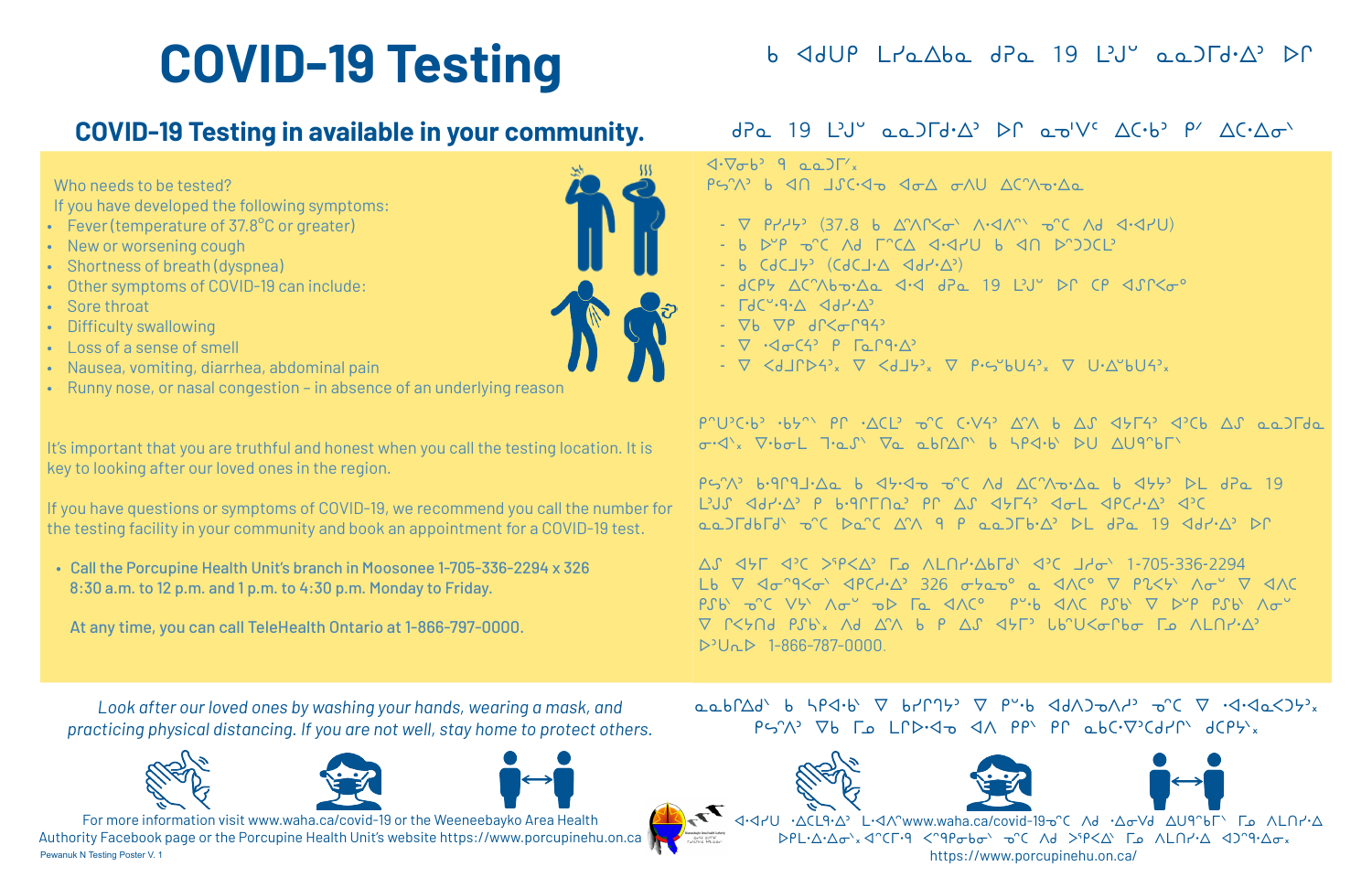### $b$   $\triangleleft$ dup Lra $\triangle$ ba dpa 19 Lu' aa) $\Gamma$ d. $\triangleleft$ ' Dr

## **COVID-19 Testing in available in your community.**

#### Who needs to be tested?

If you have developed the following symptoms:

- Fever (temperature of  $37.8^{\circ}$ C or greater)
- New or worsening cough
- Shortness of breath (dyspnea)
- Other symptoms of COVID-19 can include:
- Sore throat
- **Difficulty swallowing**
- Loss of a sense of smell
- Nausea, vomiting, diarrhea, abdominal pain
- Runny nose, or nasal congestion in absence of an underlying reason

It's important that you are truthful and honest when you call the testing location. It is key to looking after our loved ones in the region.

Kashechewan N Testing Poster V. 1 For more information visit www.waha.ca/covid-19 or the Weeneebayko Area Health Authority Facebook page or the Porcupine Health Unit's website https://www.porcupinehu.on.ca



### $dPa$  19  $LJ^{\circ}$  aa) $Td^{\circ}$  of ab'V'  $\Delta$ ( $\cdot b^{\circ}$   $\beta'$   $\Delta$ ( $\cdot \Delta \sigma^{\circ}$ )

 $\langle \cdot \nabla \sigma b \cdot \nabla \cdot \mathbf{Q} \cdot \mathbf{Q} \cdot \mathbf{Q} \cdot \nabla \cdot \mathbf{Q} \cdot \mathbf{Q} \cdot \mathbf{Q} \cdot \mathbf{Q} \cdot \mathbf{Q} \cdot \mathbf{Q} \cdot \mathbf{Q} \cdot \mathbf{Q} \cdot \mathbf{Q} \cdot \mathbf{Q} \cdot \mathbf{Q} \cdot \mathbf{Q} \cdot \mathbf{Q} \cdot \mathbf{Q} \cdot \mathbf{Q} \cdot \mathbf{Q} \cdot \mathbf{Q} \cdot \mathbf{Q} \cdot \mathbf{Q} \cdot \mathbf{Q} \cdot \mathbf{Q} \cdot \mathbf$  $PS'N$  b an  $JIC \cdot 4\sigma$  are  $\sigma \wedge U$  acro $\Delta \sigma$ .

- $\nabla$   $P Y Y$ <sup>2</sup> (37.8 b  $\Delta^n \Lambda^n \leq \Delta^n \Lambda^{n}$   $\Delta^n C$  and  $\Delta^n \Delta^n U$ )
- $-$  6 D  $P$   $C$   $\wedge$   $C$   $C$   $\wedge$   $C$   $\wedge$   $C$   $\wedge$   $C$   $\wedge$   $C$   $\wedge$   $C$   $\wedge$   $C$   $\wedge$   $C$   $\wedge$   $C$   $\wedge$   $C$   $\wedge$   $C$   $\wedge$   $C$   $\wedge$   $C$   $\wedge$   $C$
- $-$  P CACTA, (CACT $\cdot \nabla$  <a>
- JCP5 ACMb0.Aa 4.4 JPa 19 LV DP CP 4SP<0.
- $\Gamma$ dC $\sim$ -d $\cdot \nabla$   $\prec$ dd $\cdot$ - $\triangledown$
- $\nabla$ b  $\nabla$ P dr $\lt\sigma$ r94'
- $-\nabla \cdot \langle \sigma(\mathsf{A}) \rho \rangle$   $\Gamma_{\mathsf{A}} \cap \mathsf{A}$
- $\overline{y}$   $\overline{y}$   $\overline{y}$   $\overline{y}$   $\overline{y}$   $\overline{y}$   $\overline{y}$   $\overline{y}$   $\overline{y}$   $\overline{y}$   $\overline{y}$   $\overline{y}$   $\overline{y}$   $\overline{y}$   $\overline{y}$   $\overline{y}$   $\overline{y}$   $\overline{y}$   $\overline{y}$   $\overline{y}$   $\overline{y}$   $\overline{y}$   $\overline{y}$   $\overline{y}$   $\overline{$

 $P^{\circ}U^{\circ}C^{\circ}b^{\circ}$   $b^{\circ}b^{\circ}$  of  $C^{\circ}U^{\circ}A^{\circ}$  of  $C^{\circ}V^{\circ}A^{\circ}$  of  $A^{\circ}A^{\circ}B^{\circ}A^{\circ}C$  of  $A^{\circ}B^{\circ}A^{\circ}C$  of  $A^{\circ}B^{\circ}A^{\circ}C$  $\sigma$ ·</>  $\sqrt{2}$   $\sqrt{2}$   $\sqrt{2}$   $\sqrt{2}$   $\sqrt{2}$   $\sqrt{2}$   $\sqrt{2}$   $\sqrt{2}$   $\sqrt{2}$   $\sqrt{2}$   $\sqrt{2}$   $\sqrt{2}$   $\sqrt{2}$   $\sqrt{2}$   $\sqrt{2}$   $\sqrt{2}$   $\sqrt{2}$   $\sqrt{2}$   $\sqrt{2}$   $\sqrt{2}$   $\sqrt{2}$   $\sqrt{2}$   $\sqrt{2}$   $\sqrt{2}$   $\sqrt{2}$   $\sqrt{2}$   $\sqrt{$ 

 $P5^{\prime\prime}$  b.9 $P91^{\prime}\Delta$ a b  $45^{\prime}$ do o'C Ad  $\Delta$ C'Ao $\Delta$ a b  $45^{\prime}$  DL d $Pa$  19  $LJJ$   $dH \cdot \Delta$  P  $P \cdot dL \cap d$  Pr  $\Delta J$   $dH \cdot dL$   $dL$   $dR \cdot \Delta$   $dC$ aa)[db[d' o'C Da'C A'A 9 P aa)[b.A' DL dPa 19 <dd'.A' DC

AJ < 4705-336-2294 ^- ( ΔΙΔΥ'ΔΡΙΑ) APC + 1-705-336-2294 Lb  $\nabla$   $\triangleleft \sigma^0 \triangleleft \langle \sigma^1 \rangle \triangleleft \rangle$  326  $\sigma$ ba $\sigma^0$  a  $\triangleleft \triangleleft \wedge \zeta^0$   $\nabla$   $\rho \vee \langle \sigma^2 \rangle \triangleleft \wedge \sigma^2 \rangle$  $P36'$  o'C Vb'  $\Lambda\sigma^{\circ}$  ob  $\Gamma\alpha$   $\triangleleft \Lambda C^{\circ}$   $P^{\circ}b$   $\triangleleft \Lambda C$   $P36'$   $\nabla$   $D^{\circ}P$   $P36'$   $\Lambda\sigma^{\circ}$  $\nabla$   $\nabla$   $\nabla$   $\nabla$   $\nabla$   $\nabla$   $\nabla$   $\nabla$   $\nabla$   $\nabla$   $\nabla$   $\nabla$   $\nabla$   $\nabla$   $\nabla$   $\nabla$   $\nabla$   $\nabla$   $\nabla$   $\nabla$   $\nabla$   $\nabla$   $\nabla$   $\nabla$   $\nabla$   $\nabla$   $\nabla$   $\nabla$   $\nabla$   $\nabla$   $\nabla$   $\nabla$   $\nabla$   $\nabla$   $\nabla$   $\nabla$   $\nabla$  $P<sup>0</sup>U<sub>n</sub>P$  1-866-797-0000

If you have questions or symptoms of COVID-19, we recommend you call the number for the testing facility in your community and book an appointment for a COVID-19 test.

> $aab\Delta d$  b  $hQ_1b$   $\nabla$   $bHQ_2$   $\nabla$   $P^{\nu}b$   $d\Delta b$   $\Delta d^{\nu}$   $\sigma^{\nu}C$   $\nabla$   $\Delta d^{\nu}d\Delta b^{\nu}$





WWW.waha.ca/covid-19-0C Ad .AGVd AU906F To ALNP.A » DPL·Δ·Δσ<sup>-</sup> x d^CL·9 < "9Pσbσ<sup>-</sup> σ<sup>ο</sup> C Λd > "Ρ<Δ' Γω ΛLΠΥ·Δ <10"9·Δσ x https://www.porcupinehu.on.ca/

• Call the Porcupine Health Unit's branch in Moosonee 1-705-336-2294 x 326 8:30 a.m. to 12 p.m. and 1 p.m. to 4:30 p.m. Monday to Friday.

At any time, you can call TeleHealth Ontario at 1-866-797-0000.

*Look after our loved ones by washing your hands, wearing a mask, and practicing physical distancing. If you are not well, stay home to protect others.*





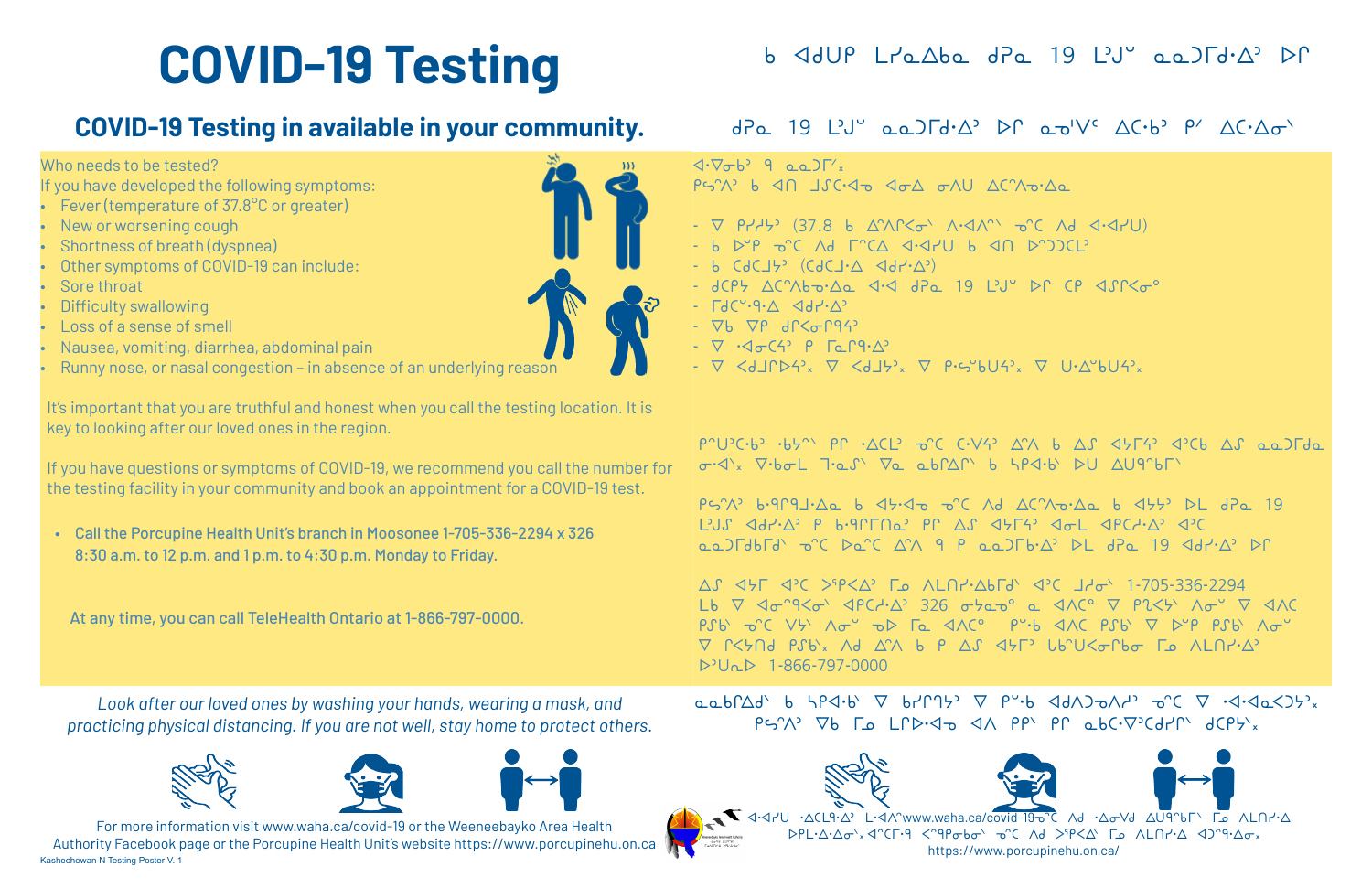- If you have developed the following symptoms:
- Fever (temperature of 37.8°C or greater)
- New or worsening cough
- Shortness of breath (dyspnea)
- • Other symptoms of COVID-19 can include:
- Sore throat
- • Difficulty swallowing
- • Loss of a sense of smell
- Nausea, vomiting, diarrhea, abdominal pain
- Runny nose, or nasal congestion in absence of an underlying reason

## **COVID-19 Testing in available in your community.**

#### Who needs to be tested?

It's important that you are truthful and honest when you call the testing location. It is key to looking after our loved ones in the region.

If you have questions or symptoms of COVID-19, we recommend you call the number for the testing facility in your community and book an appointment for a COVID-19 test.

- Moose Factory COVID-19 Assessment Centre is located at Weeneebayko Area Health Authority (flag pole entrance).
- Call the Moose Factory Health Centre at 705-658-4220 between 8:30 a.m. to 4:30 p.m. for an appointment.
- Testing is available Monday to Friday from 1:00 p.m. to 4:00 p.m.

Moose Factory L Testing Poster V. 1 For more information visit www.waha.ca/covid-19 or the Weeneebayko Area Health Authority Facebook page or the Porcupine Health Unit's website https://www.porcupinehu.on.ca



 $\sqrt{C}$ b<sup>a</sup> 9 ap) $\Gamma$ <sup>c</sup>x PSYAº 6 40 JSC.40 4CA CAU ACYA0.AC  $\nabla$   $PY^{\mu\nu}$  (37.8 b  $\Delta^3\Lambda\Gamma\leq C^6$   $\Lambda\cdot\Delta\Lambda^{56}$   $\Delta^5C$   $\Lambda d$   $\Delta\cdot\Delta7U$ ) - - P C9C770 (C9C7.V <194.Vo) - JCPS ACSAbo. Ac 4.4 JPa 19 Leus DP CP 4SP<cº

- $\Gamma dC$   $\rightarrow$   $9\cdot \Delta$   $\Delta d$   $\rightarrow$   $\Delta e$
- $\nabla b$   $\nabla P$   $dC < -P94$
- $\nabla \cdot 2 C$

 $\sqrt{C_x}$   $P^5U$ 

ac.ba PP aabpapp dap b SPAdo DU AU956Fox

PS: 19 Leus D. PS: 19 Leus D. PS: 19 AC: 19 Leus D. PS: 19 Leus D.  $D\cap A$ <sup>2</sup> PP aa) $\Gamma$ b· $\Delta$ 4° < 4·<  $D\cap A$  d $P$ a 19 L°J°  $D\cap x$ 

<u>Jdeide Feindu de 19 aadfdigte vace vs as cibuide daridbfdu</u>  $(45\Gamma\nabla\cdot\nabla P^2 + 6\Delta S)$   $4dU^6$ ,  $\Delta S$   $45\Gamma$   $J$ d $\sim$  $\Delta$   $\Gamma$  $\sim$  $\Lambda$ d $^6$   $\Gamma$  $\supset$   $\Lambda$ LN $\sim$  $\Delta b$ Fd $^6$  705-658-422  $0$  chap<sup>o</sup> [c  $4\Lambda$ C<sup>o</sup>  $\nabla$   $P2\leq b$ <sup>6</sup>  $\Lambda$ c<sup>s</sup>  $\sigma$  $\triangleright$  [c  $4\Lambda$ C<sup>o</sup>  $\nabla$   $P^{\circ}$ ·b  $4\Lambda$ C  $P3b^{\circ}$   $P\Gamma$  $QQQ$  $D^{\{b\}}\Delta^{\{a\}}$  and  $D^{\{c\}}\Delta^{\{c\}}$  and  $V^{\{c\}}$  and  $Q^{\{c\}}$  be  $Q^{\{c\}}$  be  $Q^{\{c\}}$  be  $Q^{\{c\}}$  be  $Q^{\{c\}}$   $\bigcap Y^{\bullet} \Delta^{\circ}$   $\triangleright^{\circ} \bigcup_{\Lambda} \triangleright \triangleright C$  1-866-797-0000<sub>x</sub>





At any time, you can call TeleHealth Ontario at 1-866-797-0000.

*Look after our loved ones by washing your hands, wearing a mask, and practicing physical distancing. If you are not well, stay home to protect others.*







 $\boldsymbol{\mathcal{F}}$  www.waha.ca/covid-19 ΛLΠΗΔ DPL.Δ.ΔCbx d'CL.9 <'9PCbCb d'C Ad >AP<Δb LJ ALΠΗΔ dJ'9.ΔCbx https://www.porcupinehu.on.ca/

- $\nabla b$   $\Gamma$   $\Box$   $\Gamma$   $\Gamma$   $\triangleright$   $\lhd$   $\lhd$   $\Lambda$   $\rho$   $\rho$   $\rho$   $\rho$   $\rho$   $\lhd$   $\lhd$   $\lhd$   $\lhd$   $\lhd$   $\lhd$   $\lhd$   $\lhd$   $\lhd$   $\lhd$   $\lhd$   $\lhd$   $\lhd$   $\lhd$   $\lhd$   $\lhd$   $\lhd$   $\lhd$   $\lhd$   $\lhd$   $\lhd$   $\lhd$   $\lhd$   $\lhd$
- $a \cdot b \cdot \Delta d^b$  b  $h^q \cdot b^b$   $\nabla$   $b^r \cdot 1 + b^c$   $\nabla$   $f^s \cdot b$   $d \cdot \Delta d \cdot \Delta e$   $\nabla$   $\Delta d \cdot \Delta d \cdot \Delta e$
- C-810.CCC PP AS J7F72 JCA JdCC.AC b aa)FC J.Vc PC AC.ACD Lb PPLPC
- 
- $P^{\mu}U^{\alpha}C^{\alpha}b^{\alpha}$   $PP$   $C^{\mu}V^{\alpha}$   $\rightarrow$   $C^{\mu}b^{\mu}P$   $PP$   $\Delta C$   $P^{\alpha}$   $Q^{\mu}A$   $P$   $Q^{\mu}C$   $Q^{\alpha}C$   $P$   $\Delta C$   $Q$   $Q$   $Q$
- 
- 
- $dPa$  19  $\lfloor e \rfloor$  and  $\lceil d \cdot \Delta^e \rceil$  of  $\Delta C \cdot b^e$  and  $\Delta C \cdot \Delta \tau^b$
- $b$   $\triangleleft$ dup L $r \triangleleft b$ a d $Pa$  19 Laus aa) $\Gamma d \cdot \triangle^a$  Dr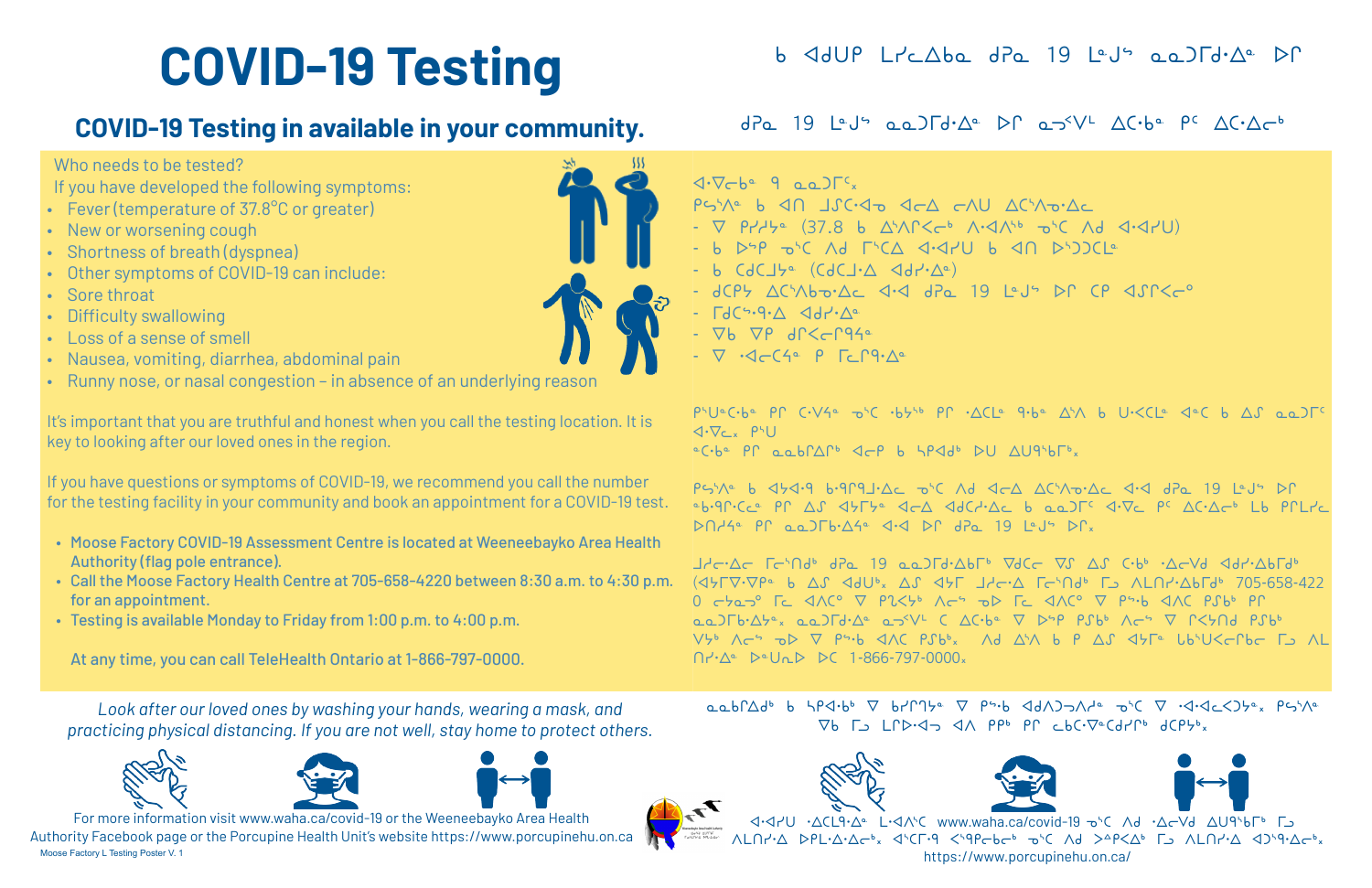# **COVID-19 Testing in available in your community.**

#### Who needs to be tested?

If you have developed the following symptoms:

- Fever (temperature of 37.8°C or greater)
- New or worsening cough
- • Shortness of breath (dyspnea)
- Other symptoms of COVID-19 can include:
- Sore throat
- **Difficulty swallowing**
- • Loss of a sense of smell
- • Nausea, vomiting, diarrhea, abdominal pain
- • Runny nose, or nasal congestion in absence of an underlying reason

#### It's important that you are truthful and honest when you call the testing location. It is key to looking after our loved ones in the region.

MoosoneeTesting LR Poster V. 1 For more information visit www.waha.ca/covid-19 or the Weeneebayko Area Health Authority Facebook page or the Porcupine Health Unit's website https://www.porcupinehu.on.ca

If you have questions or symptoms of COVID-19, we recommend you call the number for the testing facility in your community and book an appointment for a COVID-19 test.

- Moosonee COVID-19 Assessment Centre is located at the Health Centre (5 Percy's Way).
- Call 705-336-2341 for an appointment.
- Testing is available onsite Monday, Wednesday and Thursday from 1:00 to 4:00 p.m.

Kishaspin ka ati moshihtawane anihi nipite itaspinewina • E kisisoyan (37.8 ka ispicipanik piwapisk nesta piko awasite) • Ka oshki nesta piko mistahi awasite ka ati ostototaman • Ka tahkwatamoyan (tahkwatamowi ahkosiwin) • Kotakiya itaspinewina awa Corona 19 manchosh ohci taki ashicipaniw

At any time, you can call TeleHealth Ontario at 1-866-797-0000.

*Look after our loved ones by washing your hands, wearing a mask, and practicing physical distancing. If you are not well, stay home to protect others.*





### **Ka Akoteki Asinahikana Corona 19 Manchosh Nanatomikowin Ohci**





#### **Corona 19 Manchoshk Nanatomikowin ohci nanephem ihtakwan kit ihtawinihk**

Awena ke nanatomiht

- 
- 
- 
- 
- • Mihkotashkwewi ahkosiwin
- • Eka eki kohcipanicikeyan
- • E wanihtayan ki minahcikewin
- E pakomomahcihoyan. E pakomoyan. E kishwaskateyan. E tewishkateyan.

Kistentakwan kici tapweyan nesta kwayask kici wihtaman kekwan ispi ka tepwataman anta ka ishi nanatomiht awena. Kistentakwan kic nanakacihicik aniki ka sakihakwak ote itehkeskamik.

Kishaspin ka ayawane kakwecihkemowina nesta piko anihi itaspinewina awa Corona 19 Manchosh ohci nkakwecitwanan kici ishi ayamiyan anihi akihtasowina ka ishi nanatomiht awena kit ihtawinihk maka kici masinahotisoyan kici nanatomikawiyan awa ohci Corona 19 manchosh ohci.

Moosonihk Corona 19 Nanatomokowikamikohk ekotani eshi ihtawahk Mino Pimatisiwikamikohk 5 Percys meskanahk. Ishi ayami 705-336-2341 kici nanatomikawiyan. Nanatamikowin nanephem ta ihtakwan kihciwe anta e oshki kishikak. E apihtawahk nesta e new kishikak peyak pinish new e kishkwa apihta kishikak. Piko ispi ka ki ishi ayamin Chashtepanicikani Mino Pimatisiwin Ontario ota 1-866-797-0000.

Nanakacikikohk ka sakihakwahk e kasicicheyahk e kishkamahk akopitonephisowin nesta e wawanapahtoyahk. Kishaspin eka ka minomahcihoyan api kikihk kici nanatawentakosicik kotakiyak.





Awasite wihtamakewin mawapishta www.waha.ca/covid-19 nesta piko Weeneebayko itehkeskamik Milo Pimatisiwi Okimawiwihk. Ashtamihkwe paskekilihkalihk nesta piko Porcupine Milo Pimatisiwi Atoskewihihk. https://www.porcupinehu.on.ca/